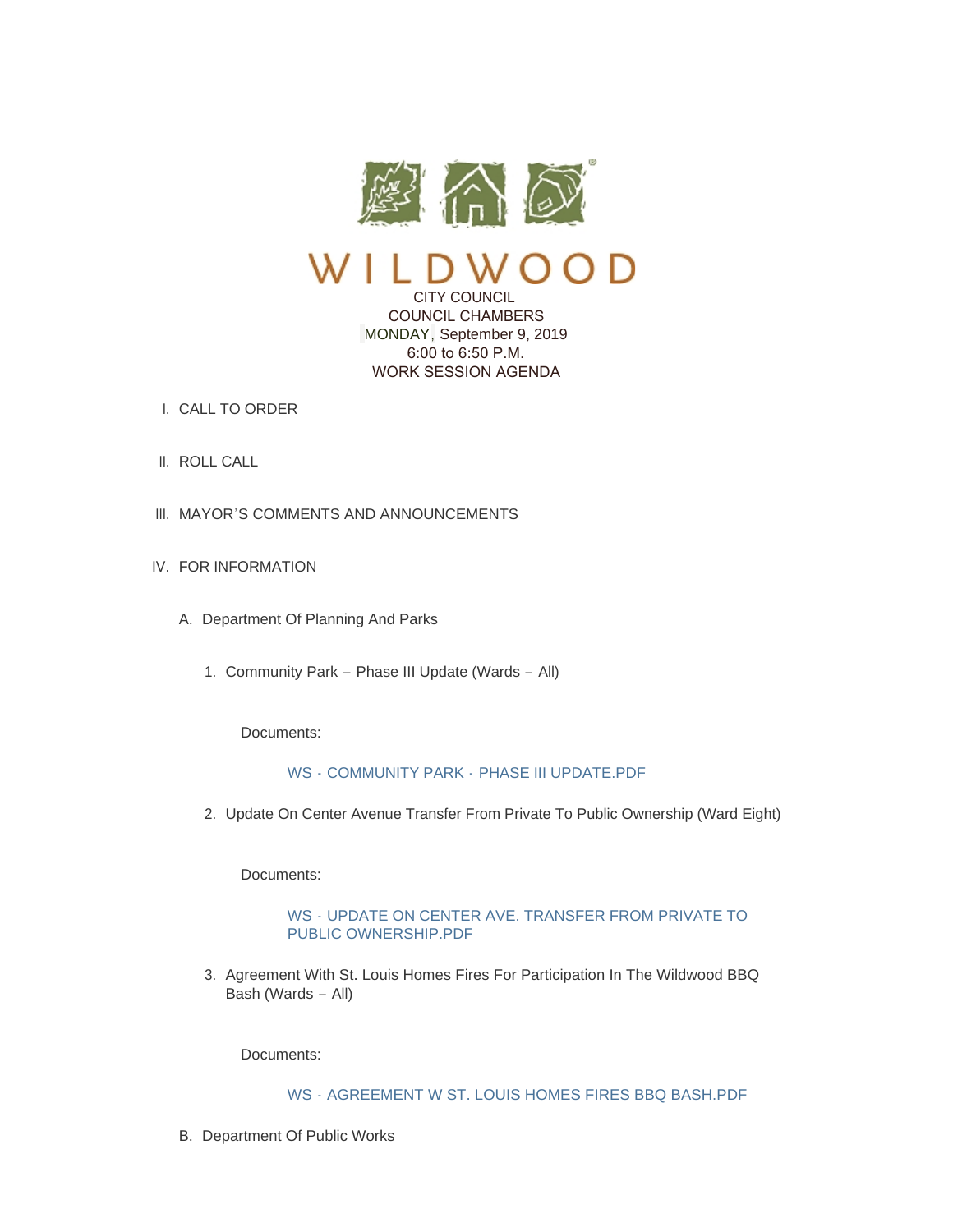1. Relocation And Standstill Agreement With Missouri American Water Company (Wards – All)

Documents:

## WS - [RELOCATION AND STANDSTILL AGREEMENT WITH MISSOURI](https://www.cityofwildwood.com/AgendaCenter/ViewFile/Item/21909?fileID=27347)  AMERICAN WATER COMPANY.PDF

- C. Wildwood Celebration Commission
	- 1. Summary Of 2019 Wildwood Celebration Event (Wards All)

Documents:

WS - [SUMMARY OF 2019 WILDWOOD CELEBRATION EVENT.PDF](https://www.cityofwildwood.com/AgendaCenter/ViewFile/Item/21911?fileID=27348)

- D. Rural Internet Access Committee
	- 1. Rural Internet Access Update (Wards All)

Documents:

## WS - [RURAL INTERNET ACCESS UPDATE.PDF](https://www.cityofwildwood.com/AgendaCenter/ViewFile/Item/21913?fileID=27349)

E. Construction Project Updates (Wards - All)

Documents:

#### WS - [CONSTRUCTION PROJECT UPDATES.PDF](https://www.cityofwildwood.com/AgendaCenter/ViewFile/Item/21914?fileID=27350)

- V. FOR ACTION None
- VI. MISCELLANEOUS None

City Council will consider and act upon the matters listed above, and such others as may be presented at the meeting and determined to be appropriate for discussion at that time.

Notice is hereby given that the City Council may also hold a closed meeting for the purpose of dealing with matters relating to one or more of the following: Legal Actions, Causes of Action, Litigation or Privileged Communications Between the City's Representatives and its Attorneys [RSMO 610.021(1) 1994]; Lease, Purchase or Sale of Real Estate [RSMO 610.021 (2) 1994]; hiring, firing, disciplining or promoting employees by a public governmental body [RSMO 610.021 (3) 1994]; bidding specification [RSMO 610.021 (11) 1994]; sealed bids and related documents, until the bids are opened' and sealed proposals and related documents or any documents related to a negotiated contract until a contract is executed, or all proposals are rejected [RSMO 610.021 (12) 1994]; and/or individually identifiable personnel records, performance ratings or records pertaining to employees or applicants for employment [RSMO 610.021 (13) 1994].

The City of Wildwood will provide reasonable accommodations for persons attending City Council